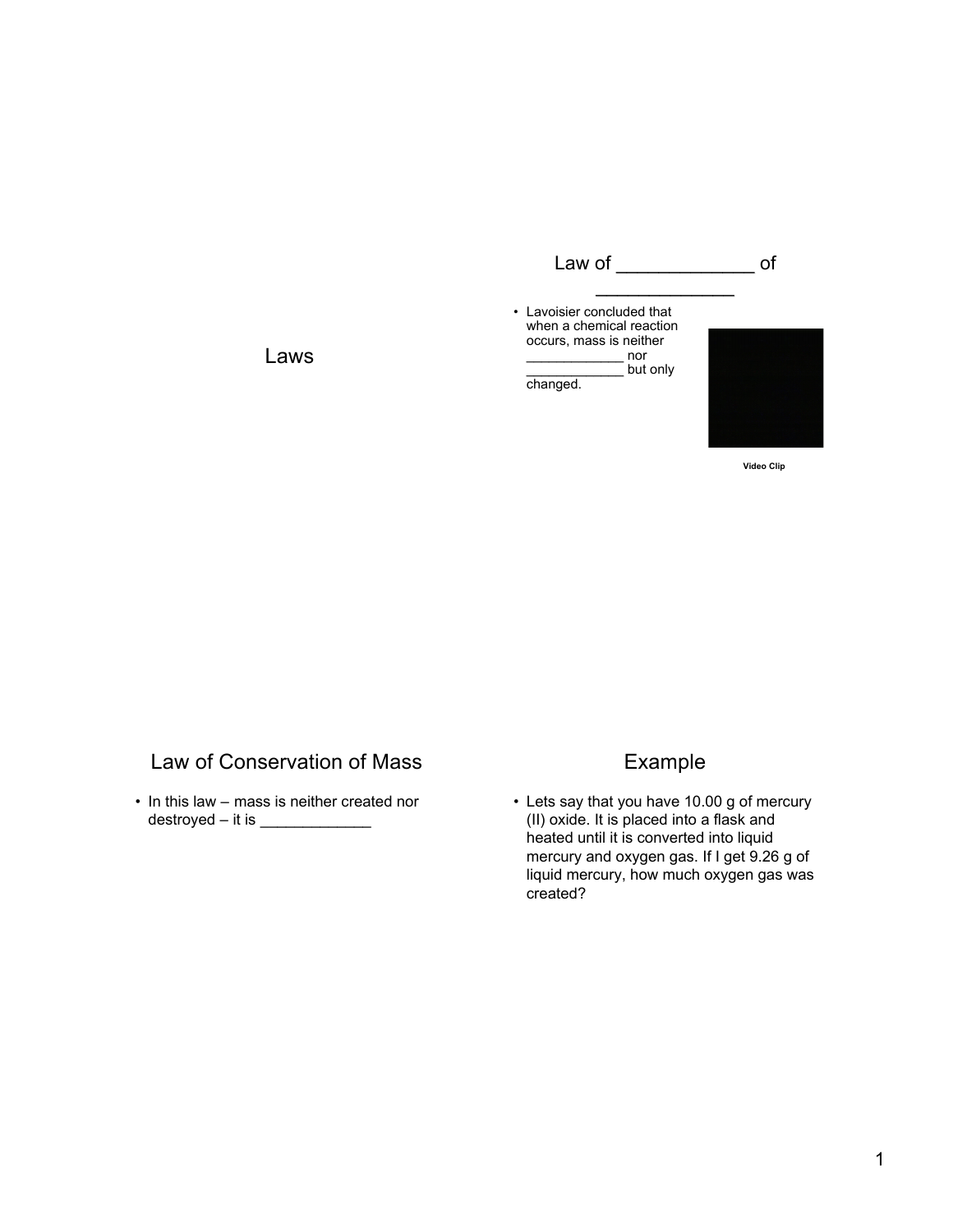# Try this one…

• A reaction between sodium hydroxide and hydrogen chloride gas produces sodium chloride and water. A reaction of 22.85 g of sodium hydroxide with 20.82 g of hydrogen chloride gives off 10.29 g of water. What mass of sodium chloride is formed in the reaction?

#### Here's one that's a little different…

• Copper sulfide is formed when copper & sulfur are heated together. In this reaction 127 g of copper react with 41 g of sulfur. After the reaction is complete, 9 g of sulfur remains un reacted. How much copper sulfide was formed?

#### **Law of** \_\_\_\_\_\_\_\_\_\_\_\_\_ **Proportions**

- The elements that composed the compounds were always in a certain  $\Box$  by  $\Box$
- This principle is now referred to as the  $\mathcal{L}_\text{max}$  , and the set of the set of the set of the set of the set of the set of the set of the set of the set of the set of the set of the set of the set of the set of the set of the set of the set of the set of the
- Another way to say this is…water is always water is always water…

# **Law of Definite Proportions**

- The mass of the \_\_\_\_\_\_\_\_\_\_\_\_\_ is equal to the sum of the masses of the \_\_\_\_\_\_\_\_\_\_\_\_\_ that make up the compound.
- The ratio of the mass of each element to the total mass of the compound is a percentage called the \_\_\_\_\_\_\_\_\_\_\_\_\_\_\_\_\_.